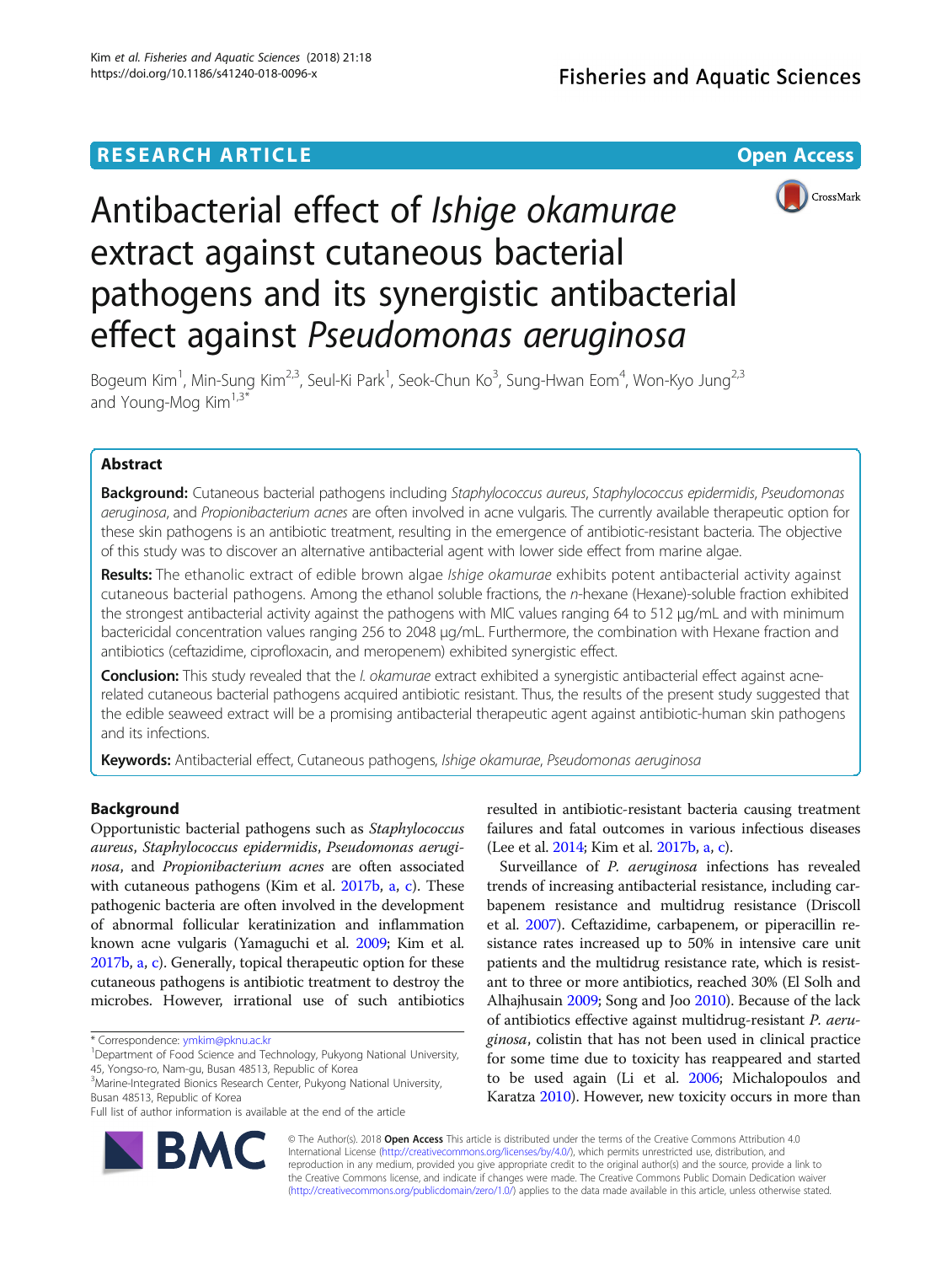<span id="page-1-0"></span>3% of patients with the use of colistin, and because of the incompleteness of the drug, multidrug-resistant P. aeruginosa has emerged as a clinically significant problem (Paul et al. [2010](#page-5-0); Song and Joo [2010](#page-5-0)).

With increasing the multiple drug-resistant bacteria, it urgently requires a search for new antibacterial substances (Eom et al. [2016a](#page-5-0); Eom et al. [2017](#page-5-0); Eom et al. [2014](#page-5-0)). Recently, marine algae have been received attraction as an important source of novel bioactive substances. It has been revealed that marine algae originated compounds exhibiting various biological activities (Wijesekara and Kim [2010](#page-5-0); Eom et al. [2016b](#page-5-0)). Although there are various physiologically active substances in marine algae, there is not much research on the influence of marine algae against cutaneous pathogens. Hence, the present study was aimed at exploiting bioactive compounds of edible marine algae Ishige okamurae against cutaneous pathogens.

I. okamurae, a kind of brown algae with narrow fronds, thick cortical layer, and acute apices, belongs to the family of Ishigeaceae and grows on rocks in the upper and middle intertidal zone on rough open coasts (Cho et al. [2005](#page-5-0)). The extract of okamurae is known to possess various biological activities such as antioxidant activity (Kim et al. [2008](#page-5-0)), anti-diabetic activity (Min et al. [2011](#page-5-0)), anti-obesitic activity (Park et al., [2013\)](#page-5-0), anti-cancer activity (Heo et al. [2012](#page-5-0)), anti-matrix metalloproteinase activity (Bae et al. [2015](#page-5-0)), and anti-inflammation (Vo et al. [2011](#page-5-0)). However, few report is only available on antimicrobial activity of this edible marine algae. The object of this study is to evaluate an antibacterial activity of I. okamurae against cutaneous pathogens.

## Methods

## Materials and extraction

The fresh *I. okamurae* collected from the coastal area of Jeju Island, Korea. The marine algae were washed three times with water to remove salt and foreign materials, and then dried at 50 °C. Dried I. okamurae was finely powdered with a blender (HMF-1000A; Hanil Electronics, Seoul, Korea). The dried sample (1.0 kg) was extracted with 70% ethanol (EtOH;  $10.0 \text{ L} \times 3 \text{ times}$ ) at 70 °C for 3 h in triplicate. Then, the solvent was evaporated a using rotary evaporator (Eyela Co., Tokyo, Japan) at 40 °C in vacuo. The EtOH extract was suspended in 10% ethanol and fractionated with  $n$ -hexane (Hexane; 1. 0  $L \times 3$  times), dichloromethane (CHCl3), ethyl acetate (EtoAc;  $1.0 \text{ L} \times 3 \text{ times}$ ), and water solution in order, according to relative polarities. Each fraction was concentrated using the evaporator under vacuum at 45 °C.

## Strains and culture conditions

Type bacterial strains used in this study were from the Korean Collection for Type Cultures (KCTC; Daejeon, Korea) and the American Type Culture Collection (ATCC; Manassas, VA, USA): S. aureus KCTC 1927, S. epidermidis ATCC 14990, P. aeruginosa KCTC 1637, and P. acnes KCTC 3314. P. aeruginosa clinical isolates were kindly provided by the Gyeongsang National University Hospital (Jinju, Korea), a member of the National Biobank of Korea. S. aureus, S. epidermidis, and P. aeruginosa strains were grown aerobically at 37 °C in tryptic soy broth (TSB; Difco Inc., Detroit, MI). P. acnes strain was anaerobically cultivated in brain heart infusion broth (BHI; Difco Inc.) supplemented with 1.0% glucose at 37 °C for 24 h in a CO2 incubator (NAPCO 5400; General Laboratory Supply, Pasadena, TX, USA) that was modified with a 10%  $CO<sub>2</sub>$  humidified atmosphere.

## Measurement of minimum inhibitory concentration (MIC) and minimum bactericidal concentration (MBC)

The assay of minimum inhibitory concentration (MIC) was followed by the guideline of Clinical and Laboratory Standards Institute (CLSI) ([2015](#page-5-0)). The MIC assay was performed using serial twofold dilution method with Mueller–Hinton broth (MHB; Difco Inc.) and 96-well microtiter plates (with clear flat bottoms). MIC values were determined by reading the plates visually. This test was repeated three times.

The assay of minimum bactericidal concentration (MBC) is the lowest concentration of an antibacterial agent required to kill a particular bacterium (Eom et al. [2017](#page-5-0)). MBC values were determined by subculturing to agar plates that do not contain the test agent using MIC tested broths. MBC is defined as the lowest concentration of antibacterial agent that reduces the viability of the initial bacterial inoculum by  $\geq$  99.9%.

## Antibiotic susceptibility test (AST)

AST is used to determine whether an organism is susceptible or resistant to an antimicrobial agent (Jenkins and Schuetz [2012](#page-5-0); Kim et al. [2017b](#page-5-0), [a](#page-5-0), [c](#page-5-0)). The antibiotic resistance of test strains was confirmed against four kinds of commercial antibiotics (amikacin, ceftazidime, ciprofloxacin, meropenem; Sigma-Aldrich Co., St. Louis, MO) by MIC assay. An antibiotic was serially diluted and then the bacterial growth was visually checked.

#### Fractional inhibitory concentration (FIC) assay

Fractional inhibitory concentration (FIC) assay has been used to evaluate in vitro synergy effect in combination of multiple agents (Hsieh et al. [1993](#page-5-0); Odds [2003](#page-5-0)). In this study, the synergy effect between the Hexanesoluble fraction and antibiotics against *P. aeruginosa* strains exhibiting antibiotic resistance was evaluated. FIC index was calculated using the formula as previously reported (Norden et al. [1979\)](#page-5-0). The FIC was calculated as the minimum inhibitory concentration (MIC) of an antibiotic or the Hexane fraction in combination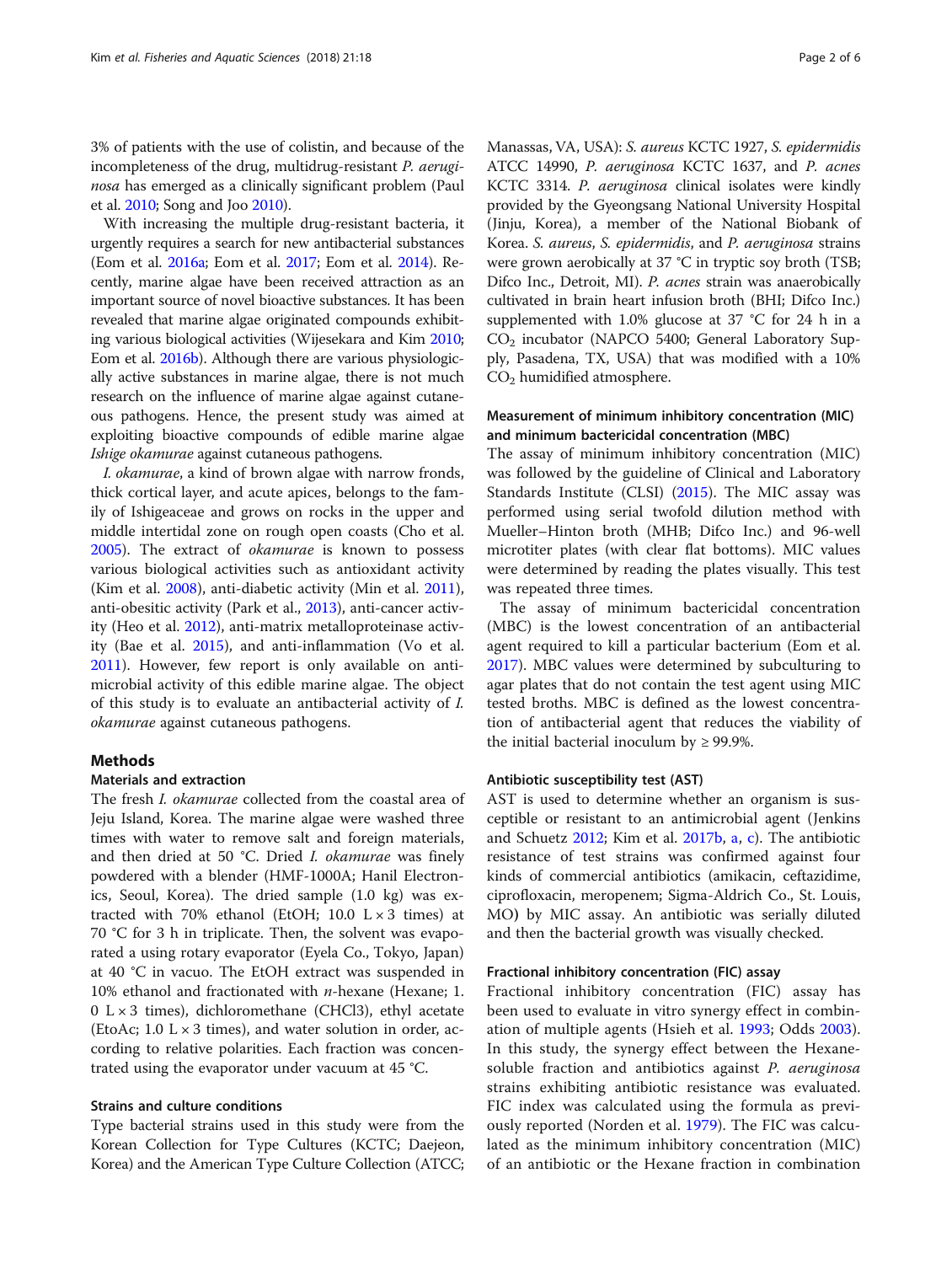<span id="page-2-0"></span>divided by the MIC of the antibiotic or the Hexane fraction A alone.

## Results and discussion

## Antibacterial effect of I. okamurae extracts against cutaneous bacterial pathogens

As shown in Table 1, the ethanolic extract of I. okamurae exhibited an antibacterial activity against cutaneous bacterial pathogens in ranging of MIC with 256– 512 μg/mL. These results suggested that the extract contains an antibacterial substance against human skin bacterial pathogens such as S. aureus, S. epidermidis, P. aeruginosa, and P. acnes. To further investigate the antibacterial activity against the bacterial pathogens, the ethanolic extract was fractioned into Hexane-, CHCl3-, EtoAc-, and  $H<sub>2</sub>O$ -soluble fraction as described in the "[Methods](#page-1-0)" section. The antibacterial activity of solvent fractions was then quantitatively evaluated by the MIC assay (Table 2). The MIC values of I. okamurae-soluble fractions were in the range of 64 to 2048 μg/mL against cutaneous pathogens tested in this study. Among these, the Hexane fraction showed the strongest antibacterial activity with the MICs range of 64 to 512 μg/mL, followed by the EtoAc fraction, suggesting that an antibacterial substance against the pathogens will abundantly present in the Hexane-soluble fraction. In contrary to other reports that the strongest antibacterial activity of marine algae extracts observed in EtOAc fraction, the Hexane-soluble fraction in I. okamurae extracts exhibited superior antibacterial activity against cutaneous pathogens (Lee et al. [2014;](#page-5-0) Kim et al. [2016](#page-5-0); Kim et al. [2017a](#page-5-0)).

Table 1 Minimum inhibitory concentration (MIC) of Ishige okamurae extracts against cutaneous bacterial pathogens

| Strains                                     | MIC (µq/mL) |        |                   |       |                  |  |
|---------------------------------------------|-------------|--------|-------------------|-------|------------------|--|
|                                             | FtOH        | Hexane | CHC <sub>13</sub> | EtoAc | H <sub>2</sub> O |  |
| Staphylococcus aureus<br><b>KCTC 1927</b>   | 512         | 512    | 512               | 256   | 1024             |  |
| Staphylococcus epidermidis<br>ATCC 14990    | 512         | 512    | 1024              | 128   | 512              |  |
| Propionibacterium acnes<br><b>KCTC 3314</b> | 512         | 256    | 1024              | 512   | 2048             |  |
| Pseudomonas aeruginosa<br><b>KCTC 1637</b>  | 256         | 64     | 256               | 128   | 1024             |  |
| P. aeruginosa isolate 366                   | 256         | 128    | 512               | 128   | 1024             |  |
| P. aeruginosa isolate 4068                  | 256         | 64     | 256               | 128   | 1024             |  |
| P. aeruginosa isolate 4135                  | 512         | 128    | 512               | 128   | 1024             |  |
| P. aeruginosa isolate 4561                  | 512         | 128    | 512               | 512   | 1024             |  |

EtOH ethanol extracts, Hexane n-hexane-soluble fraction, CHCl3 dichloromethane, EtoAc ethyl acetate-soluble fraction, H<sub>2</sub>O water-soluble fraction

Table 2 Minimum bactericidal concentration (MBC) of Ishige okamurae extracts against cutaneous bacterial pathogens

| <b>Strains</b>                              | $MBC$ ( $\mu$ g/mL) |        |                   |       |                  |  |
|---------------------------------------------|---------------------|--------|-------------------|-------|------------------|--|
|                                             | FtOH                | Hexane | CHC <sub>13</sub> | EtoAc | H <sub>2</sub> O |  |
| Staphylococcus aureus<br><b>KCTC 1927</b>   | 2048                | 1024   | 2048              | 512   | > 2048           |  |
| Staphylococcus epidermidis<br>ATCC 14990    | 2048                | 2048   | 2048              | 512   | > 2048           |  |
| Propionibacterium acnes<br><b>KCTC 3314</b> | 2048                | 1024   | > 2048            | 2048  | > 2048           |  |
| Pseudomonas aeruginosa<br>KCTC 1637         | 1024                | 256    | 2048              | 512   | >2048            |  |
| P. aeruginosa isolate 366                   | 1024                | 256    | 2048              | 1024  | >2048            |  |
| P. aeruginosa isolate 4068                  | 1024                | 256    | 1024              | 1024  | >2048            |  |
| P. aeruginosa isolate 4135                  | 2048                | 512    | 2048              | 1024  | >2048            |  |
| P. aeruginosa isolate 4561                  | 2048                | 512    | 2048              | 2048  | > 2048           |  |

EtOH ethanol extracts, Hexane n-hexane-soluble fraction, CHCl3

dichloromethane EtoAc ethyl acetate-soluble fraction,  $H_2O$ water-soluble fraction

In order to evaluate the bactericidal effect of I. okamurae extracts, the MBC assay was performed (Table 2). The MBC values of I. okamurae fractions were in the range of 512 to above 2048 μg/mL against cutaneous pathogens. Similar to results obtained in the MIC assay, the Hexanesoluble fraction showed superior bactericidal activity in ranges of MBC with 256 to 1024 μg/mL. The MBC values were twofold increased compared to those of MIC values. Similar patterns between MIC and MBC values were reported by several studies (Eom et al. [2014;](#page-5-0) Kim et al. [2016](#page-5-0)). Considering both MIC and MBC results, it was concluded that the Hexane-soluble fraction of I. okamurae possess the highest antibacterial activity against cutaneous bacterial pathogens tested in this study. Interestingly, the fraction exhibited strong antibacterial activity against P. aeruginosa strains. As mentioned above, P. aeruginosa infection is serious problems mainly due to its antibiotic resistance (Driscoll et al. [2007;](#page-5-0) Michalopoulos and Karatza [2010\)](#page-5-0). In addition, there are few studies on natural substances having antibacterial activity against P. aeruginosa strains. Thus, the results obtained in this study strongly indicated that I. okamurae will be a potential candidate to develop an alternative therapeutic agent for the treatment against cutaneous pathogens, specially P. aeruginosa infection.

## Antibiotic resistance of cutaneous bacterial pathogens

Antibiotics have been extensively used to treat diseases caused by cutaneous pathogens (Kim et al., [2017b](#page-5-0), [a](#page-5-0), [c](#page-5-0)). However, continued use of these antibiotics caused antibiotic resistance and the emergence of multidrugresistant bacteria (Unemo and Nicholas [2012;](#page-5-0) Kim et al., [2017b](#page-5-0), [a,](#page-5-0) [c\)](#page-5-0). In an effort to discover an alternative therapy for antibiotic-resistant bacteria, we evaluated the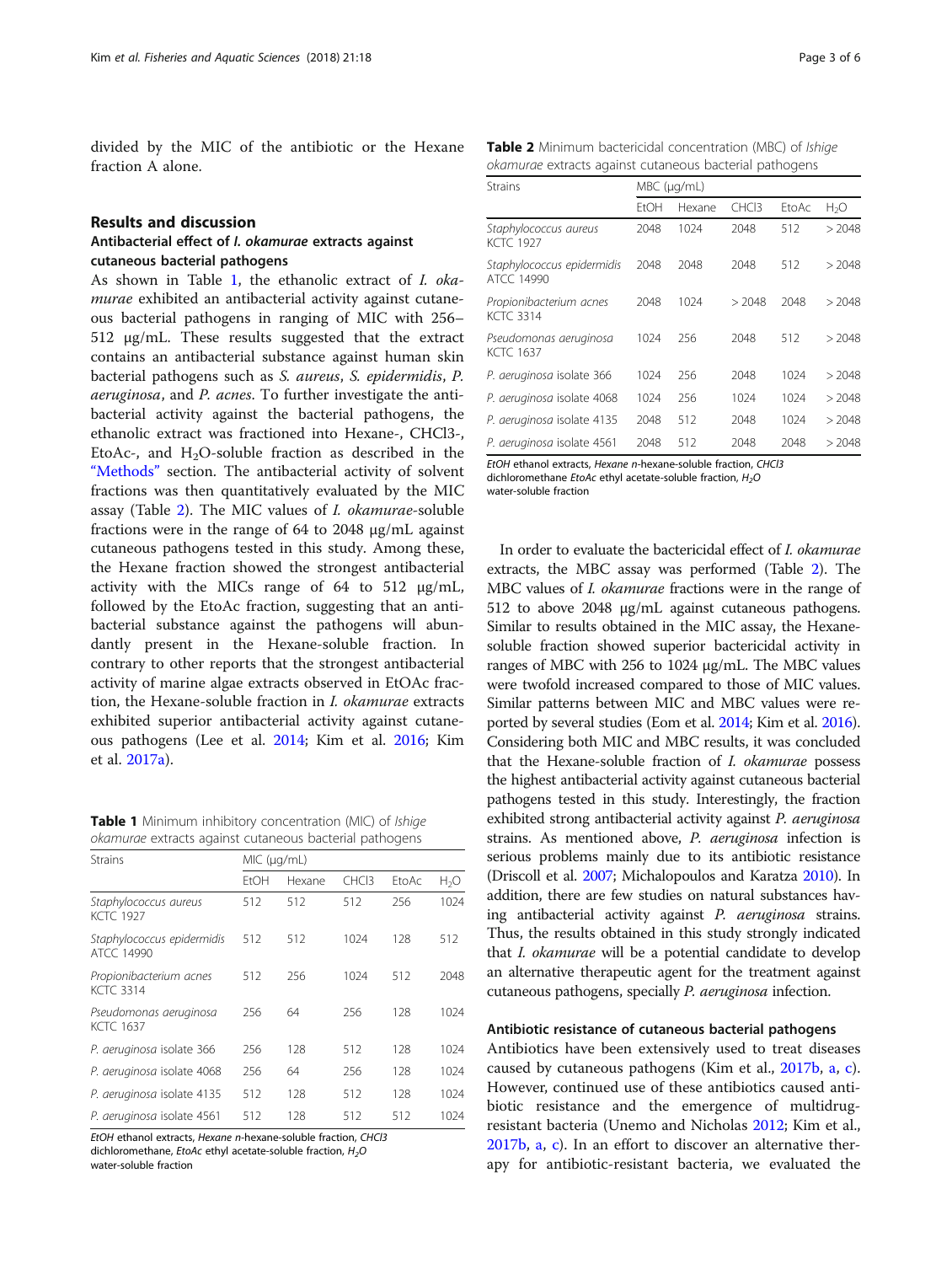antibiotic susceptibility of cutaneous bacterial pathogens tested in this study. For kinds of antibiotics belong to aminoglycosides, cephalosporins, quinolones, and carbapenems were used for antibiotic susceptibility test (AST). Antibiotic susceptibility or resistance was determined based on the MIC breakpoint values (European Committee on Antimicrobial Susceptibility Testing (EUCAST) [2018\)](#page-5-0).

Among the stains tested in this study, MICs of all strains against amikacin were in the range of the acceptable MIC breakpoint values ranging from 4 to 8 μg/mL indicating susceptibility to the test agent (Table 3). In addition, the MIC of S. aureus, S. epidermidis, and P. acnes were showed susceptibility against all four antibiotics used in this study. However, some P. aeruginosa strains (KCTC1637, isolate 4068, isolate 4135, and isolate 4561 strain) exhibited resistant exceeding the MIC breakpoint against ceftazidime, ciprofloxacin, and meropenemm suggesting that the P. aeruginosa strains are multidrug-resistant bacteria (Kim et al., [2017b](#page-5-0), [a,](#page-5-0) [c](#page-5-0)).

## Synergistic effect between the Hexane-soluble fraction and antibiotics against cutaneous bacterial pathogens

Since many antibiotic-resistant and multidrug-resistant bacteria have been reported, it has been studied not only the development of new antibiotics or therapies but also the development of alternative therapies in combination

|  | <b>Table 3</b> Minimum inhibitory concentration (MIC) of antibiotics |  |  |
|--|----------------------------------------------------------------------|--|--|
|  | against cutaneous bacterial pathogens                                |  |  |

| <b>Strains</b>                               | MIC (µg/mL) |                |                |           |  |  |
|----------------------------------------------|-------------|----------------|----------------|-----------|--|--|
|                                              | Amikacin    | Ceftazidime    | Ciprofloxacin  | Meropenem |  |  |
| Staphylococcus<br>aureus KCTC<br>1927        | 1           | $\overline{2}$ | 0.5            | 1         |  |  |
| Staphylococcus<br>epidermidis ACTC<br>14990  | 1           | 4              | $\overline{4}$ | 1         |  |  |
| Propionibacterium<br>acnes KCTC<br>3314      | 4           | 0.5            | $\overline{4}$ | 4         |  |  |
| Pseudomonas<br>aeruginosa<br><b>KCTC1637</b> | 1           | 8              | 8              | 16        |  |  |
| P. aeruginosa<br>isolate 366                 | 2           | 4              | 4              | 8         |  |  |
| P. aeruginosa<br>isolate 4068                | 1           | 16             | 16             | 16        |  |  |
| P. aeruginosa<br>isolate 4135                | 1           | 8              | 16             | 8         |  |  |
| P. aeruginosa<br>isolate 4561                | 2           | 16             | 16             | 16        |  |  |
| MIC breakpoint <sup>a</sup>                  | $4 - 8$     | $1 - 4$        | $2 - 8$        | 8         |  |  |

<sup>a</sup>EUCAST European committee on antimicrobial susceptibility testing

with using antibacterial materials derived from natural product (Eom et al. [2013;](#page-5-0) Eom et al. [2016a](#page-5-0)). As shown in Tables [1](#page-2-0) and [2](#page-2-0), the Hexane-soluble fraction of I. okamurae was presented the highest antibacterial activity against P. aeruginosa among the solvent-soluble fractions. Therefore, the Hexane fraction was chosen for investigating a synergy effect with antibiotics in an effort to develop an alternative therapy against multidrugresistant P. aeruginosa. The synergistic interaction of Hexane fraction of *I. okamurae* and antibiotics was tested against P. aeruginosa strains by the checkerboard method using FIC assay as stated in the "[Methods](#page-1-0)" section (Hsieh et al. [1993;](#page-5-0) Odds [2003](#page-5-0)).

As shown in Table 3, the MICs of ceftazidime, ciprofloxacin, and meropenem against the multidrug-resistant P. aeruginosa strains (KCTC1637, isolate 4068, isolate 4135, and isolate 4561 strain) ranged from 8 to 16  $\mu$ g/ mL exceeding the MIC breakpoint. However, the MICs were dramatically decreased in combination with the Hexane-soluble fraction of I. okamurae. The MICs of ceftazidime against P. aeruginosa KCTC 1637 and isolate 4135 strains were reduced, up to 2 μg/mL when applied in combination with the Hexane fraction. In the same way, P. aeruginosa isolate 4068 and 4561 strains were reduced up to 4 μg/mL. Thus, the MICs decreased twofold in the combination of the Hexane fraction. In addition, the MICs of ciprofloxacin against P. aeruginosa strains were reduced two- to threefold in combination with the Hexane fraction. The MICs of meropenem decreased twofold in combination with the Hexane fraction. The median ∑FIC of the Hexane fraction-antibiotic combinations against P. aeruginosa strains were ranged from 0. 50 to 0.75, suggesting that a weak synergistic antimicrobial effect in combination with the Hexane fraction (Eom et al. [2016a](#page-5-0); Kim et al., [2017b,](#page-5-0) [a](#page-5-0), [c](#page-5-0)) (Table [4](#page-4-0)).

The results obtained in this study strongly suggested that the Hexane fraction of I. okamurae possess strong antibacterial activity against cutaneous bacterial pathogens. In addition, the fraction showed potent antibacterial activity against multidrug-resistant P. aeruginosa that is an important pathogen frequently implicated in healthcareassociated infections and often associated with multidrug resistance (Hirsch and Tam [2010](#page-5-0)). More interestingly, the fraction exhibited a synergistic effect against multidrugresistant P. aeruginosa strains in combination with antibiotics losing its antibacterial activity against the infectious bacteria, suggesting the Hexane-soluble fraction is capable to restore the activity of antibiotics against the multidrugresistant P. aeruginosa (Eom et al. [2016a;](#page-5-0) Kim et al. [2017b\)](#page-5-0). Thus, I. okamurae will be a candidate to overcome multidrug resistance, especially multidrug-resistant P. aeruginosa. In order to progress this issue, it will be needed to isolate active compounds from the Hexane-soluble fraction and to elucidate its antibacterial action mechanism.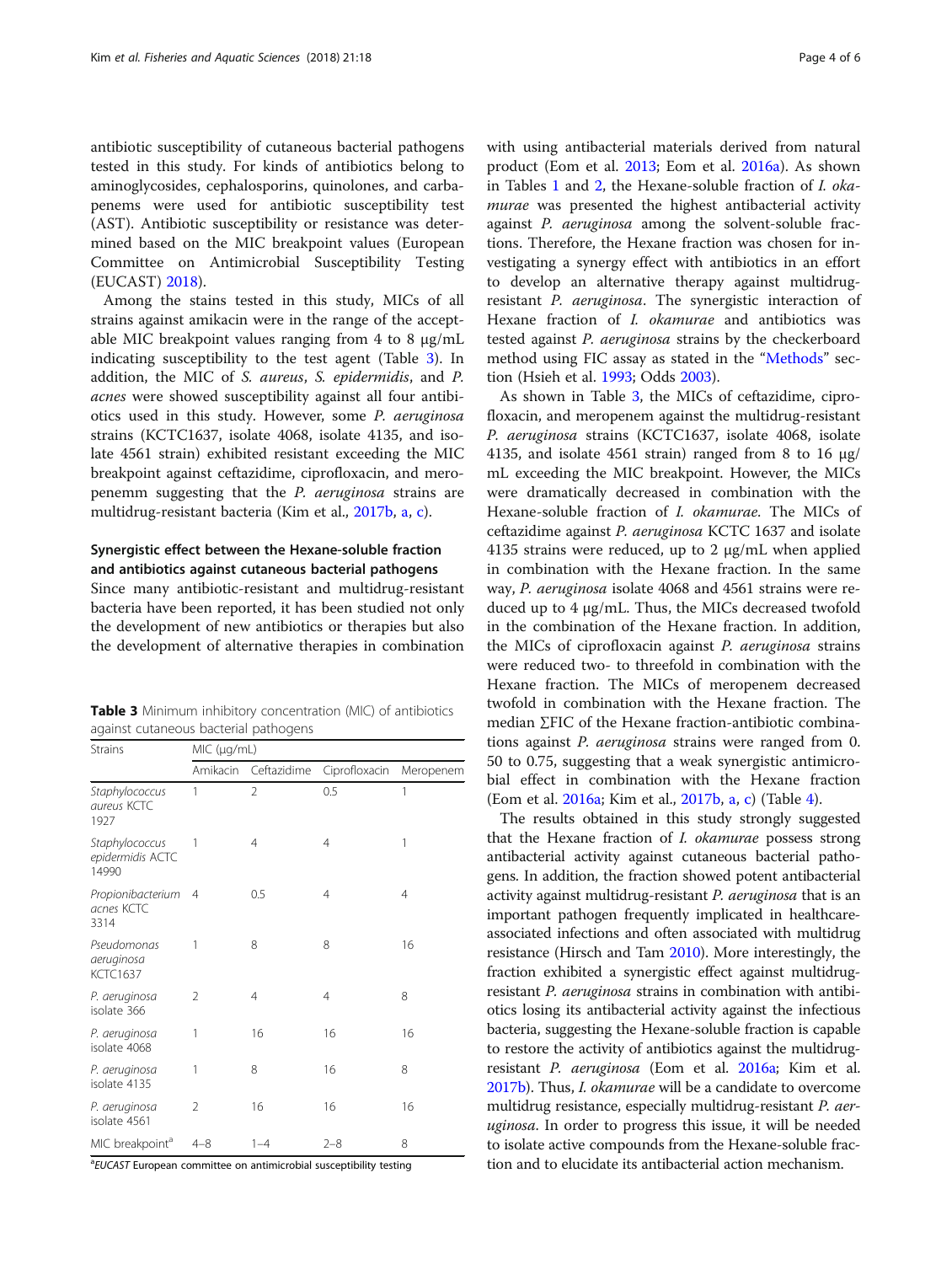| <b>Strains</b>                    | Test compound | <b>MIC</b><br>$(\mu g/mL)$ | $\Sigma$ FIC $_{\rm max}$ | $\Sigma$ FIC <sub>min</sub> | Median ∑FIC | Minimum concentration<br>for observing synergy |
|-----------------------------------|---------------|----------------------------|---------------------------|-----------------------------|-------------|------------------------------------------------|
| P. aeruginosa<br><b>KCTC 1637</b> | Hexane        | 64                         | 1.06                      | 0.31                        | 0.57        | 8                                              |
|                                   | Ceftazidime   | 8                          |                           |                             |             | $\overline{2}$                                 |
|                                   | Hexane        | 64                         | 1.06                      | 0.52                        | 0.63        | 8                                              |
|                                   | Meropenem     | 16                         |                           |                             |             | 4                                              |
| P. aeruginosa<br>isolate 4068     | Hexane        | 64                         | 1.00                      | 0.31                        | 0.50        | 4                                              |
|                                   | Ceftazidime   | 16                         |                           |                             |             | 4                                              |
|                                   | Hexane        | 64                         | 1.06                      | 0.38                        | 0.57        | 8                                              |
|                                   | Ciprofloxacin | 16                         |                           |                             |             | $\overline{4}$                                 |
|                                   | Hexane        | 64                         | 1.50                      | 0.52                        | 0.75        | 16                                             |
|                                   | Meropenem     | 16                         |                           |                             |             | $\overline{4}$                                 |
| P. aeruginosa<br>isolate 4135     | Hexane        | 128                        | 1.13                      | 0.38                        | 0.63        | 16                                             |
|                                   | Ceftazidime   | 8                          |                           |                             |             | $\overline{2}$                                 |
|                                   | Hexane        | 128                        | 1.25                      | 0.31                        | 0.63        | 16                                             |
|                                   | Ciprofloxacin | 16                         |                           |                             |             | 4                                              |
| P. aeruginosa<br>isolate 4561     | Hexane        | 128                        | 1.00                      | 0.38                        | 0.52        | 8                                              |
|                                   | Ceftazidime   | 16                         |                           |                             |             | 4                                              |
|                                   | Hexane        | 128                        | 1.06                      | 0.38                        | 0.50        | 8                                              |
|                                   | Ciprofloxacin | 16                         |                           |                             |             | $\overline{2}$                                 |
|                                   | Hexane        | 128                        | 1.13                      | 0.50                        | 0.75        | 32                                             |
|                                   | Meropenem     | 16                         |                           |                             |             | 8                                              |

<span id="page-4-0"></span>Table 4 Fractional inhibitory concentration (FIC) of antibiotics in combination with Hexane-soluble fraction of Ishige okamurae against antibiotic-resistant Pseudomonas aeruginosa

The FIC index indicated synergistic effect: < 0.5, marked synergy; 0.5 to < 1.0, weak synergy; 1.0, additive; > 1.0 to < 2.0, subadditivie; 2.0, indifferent; > 2.0, antagonistic

 $ΣFIC<sub>max</sub>$  maximum FIC,  $ΣFIC<sub>min</sub>$  minimum FIC,  $ΣFIC<sub>med</sub>$  medium FIC

## Conclusions

This study was conducted to discover an alternative antibacterial agent with lower side effect from marine algae against cutaneous bacterial pathogens. Edible brown algae I. okamurae extract exhibited antibacterial activity against acne-related bacterial pathogens. Among the solvent-soluble fractions of the ethanolic extract, the Hexane-soluble fraction exhibited the strongest antibacterial activity with the lowest MIC values ranging 64 to 512 μg/mL. In addition, the combination with Hexane fractions and antibiotics used in acne infection resulted in synergistic antibacterial effect against the antibioticresistant cutaneous bacteria. Thus, I. okamurae can be a potential source of natural product to be used as an effective therapy against skin pathogens.

#### Abbreviations

∑FIC<sub>max</sub>: Maximum FIC; ∑FIC<sub>med</sub>: Medium FIC; ∑FIC<sub>min</sub>: Minimum FIC; ACTC: The American Type Culture Collection; AST: Antibiotic susceptibility test; BHI: Brain heart infusion broth; CHCl3: Dichloromethane; EtoAc: Ethyl acetate; EtOH: Ethanol extract; FIC: Fractional inhibitory concentration; H2O: Water; Hexane: n-hexane; KCTC: The Korean Collection for Type Cultures; MBC: Minimum bactericidal concentration; MHB: Mueller–Hinton broth; MIC: Minimum inhibitory concentration; TSB: Tryptic soy broth

#### Acknowledgements

The pathogen for this study was provided by the Gyeongsang National University Hospital Branch of National Culture Collection for Pathogens (GNUH-NCCP).

## Funding

This work was supported by a Research Grant of Pukyong National University (year 2017).

#### Authors' contributions

BK, MSK, SKP, and SCK designed this study and drafted the manuscript. SHE, WKJ, and YMK conceived and designed the study, and also revised the manuscript. All authors read and approved the final manuscript.

#### Ethics approval and consent to participate

Not applicable.

#### Competing interests

The authors declare that they have no competing interests.

### Publisher's Note

Springer Nature remains neutral with regard to jurisdictional claims in published maps and institutional affiliations.

#### Author details

<sup>1</sup>Department of Food Science and Technology, Pukyong National University 45, Yongso-ro, Nam-gu, Busan 48513, Republic of Korea. <sup>2</sup>Department of Biomedical Engineering, and Center for Marine-Integrated Biomedical Technology (BK21 Plus), Pukyong National University, Busan 48513, Republic of Korea. <sup>3</sup>Marine-Integrated Bionics Research Center, Pukyong National